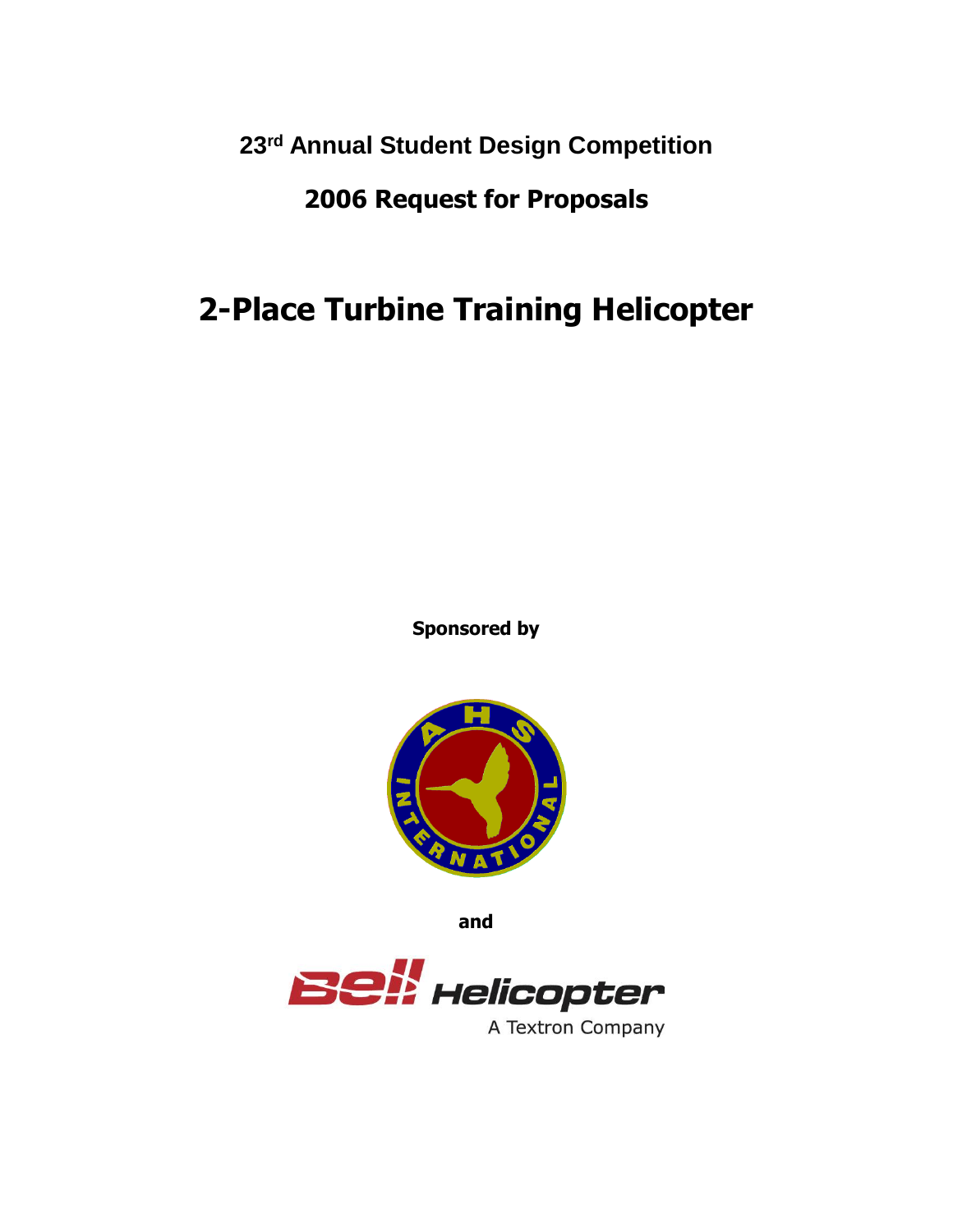### **Table of Contents**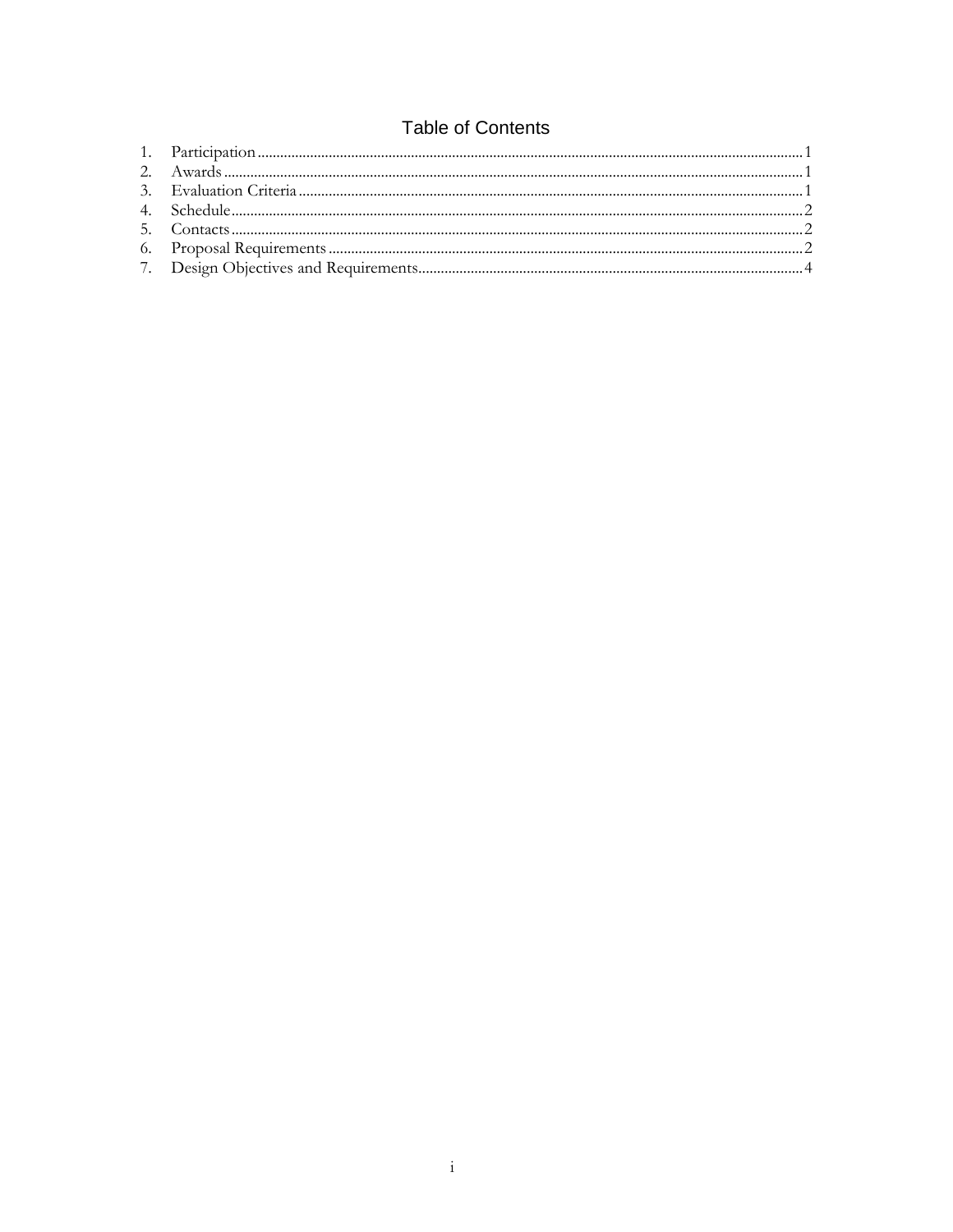#### **1. Participation**

All graduate and undergraduate students may participate in this competition. Part-time students may participate at the appropriate graduate or undergraduate level. Schools are encouraged to form project teams, although individual entrants may participate. The highest education level of any member on the team will determine the classification of the design team. The maximum number of students on a team is 9. Each individual or team may submit only one proposal, however, any number of proposals may be submitted from any school.

Air vehicle designs *must* be the work of the students. Guidance may be provided by faculty advisors and should be acknowledged. Air vehicle design projects used as part of organized curriculum requirements or class work are eligible and encouraged to enter this competition.

The AHS must be notified of the intent to submit a proposal in accordance with the schedule in section 4. If any student or team wishes to withdraw from the competition, they must notify the AHS National Headquarters immediately in writing.

#### **2. Awards**

The submittals will be judged in 2 categories:

Graduate Category:

- $\blacksquare$  1<sup>st</sup> place \$1300
- $\blacksquare$  2<sup>nd</sup> place \$650

Undergraduate Category:

- $\blacksquare$  1<sup>st</sup> place \$700
- $\blacksquare$  2<sup>nd</sup> place \$350

In addition, the best new entrant (school which has not participated in at least 2 of the prior 3 competitions) will be awarded \$500.

Certificates will be presented to each member of the winning team and to their faculty advisors for display at the school. The 1st place winner, or one representative if a team, in each category will be expected to present a technical summary of their design at the 2007 AHS Annual Forum. Presenters will receive complimentary registration to the 2007 AHS Annual Forum, and Bell Helicopter will reimburse up to \$1000 in expenses to help defray the cost of attendance.

#### **3. Evaluation Criteria**

The proposal will be judged in 4 categories with the following weighting factors:

- A. Technical Content (40 points)
	- Design meets RFP requirements
	- **Assumptions are clearly stated and logical**
	- Thorough understanding of tools is evident
	- All major technical issues are considered
	- Appropriate trade studies are performed to direct the design process
	- Well balanced and appropriate substantiation of complete aircraft and subsystems
	- Technical drawings are clear, descriptive, and represent a realistic design
- B. Application & Feasibility (25 points)
	- Technology levels used are justified and substantiated
	- Appropriate emphasis directed to critical technological issues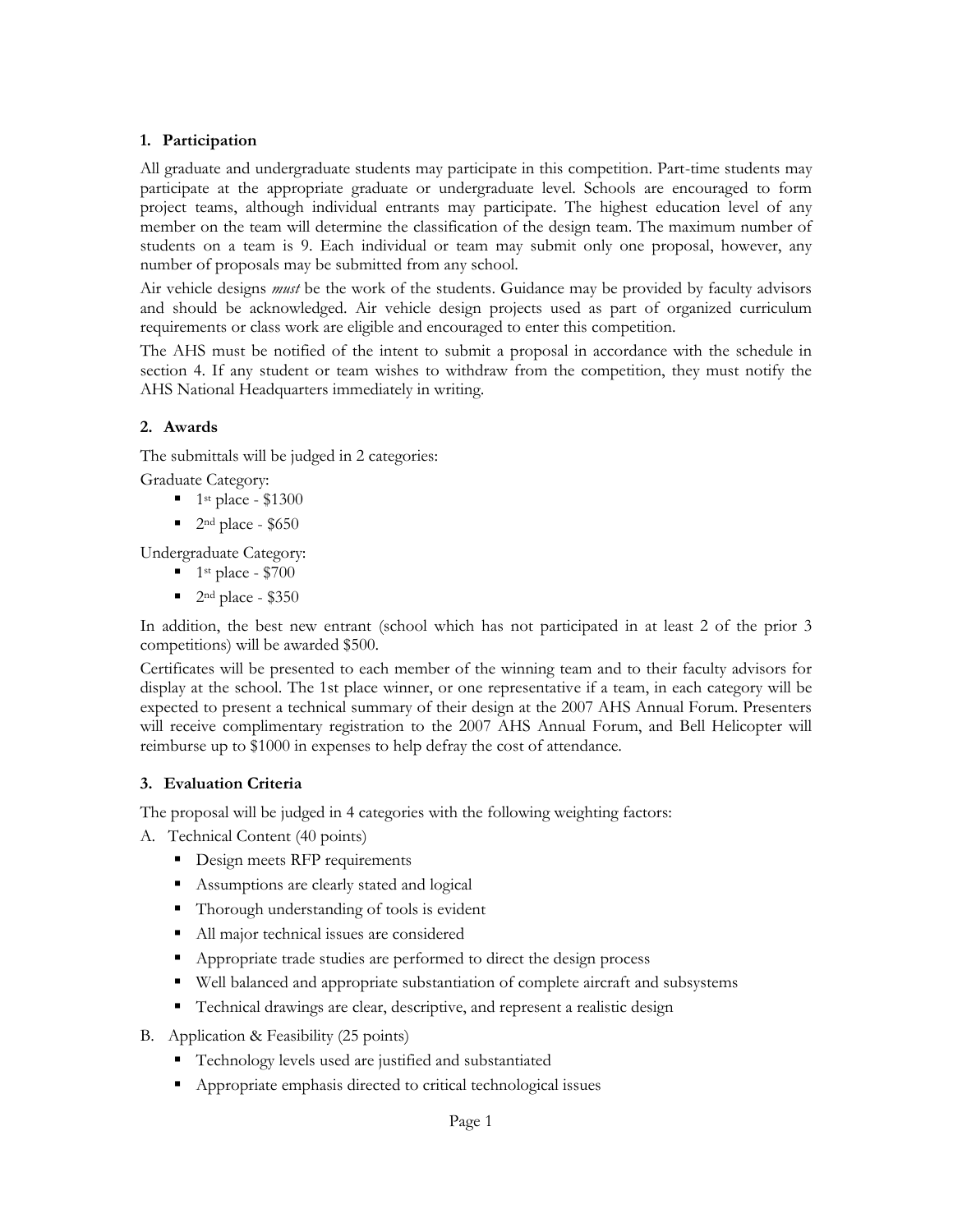- Affordability considerations influenced the design process
- Reliability and maintainability features influenced the design process
- Manufacturing methods and materials are considered in the design process
- **Proposal shows an appreciation for the operation of the aircraft**

#### C. Originality (20 points)

- Aircraft concept shows innovative solutions to problems
- Concept demonstrates originality
- Consideration of vehicle aesthetics
- D. Organization & Presentation (15 points)
	- Meets all format and content requirements
	- Self-contained Executive Summary contains all pertinent information and a compelling case as to why the proposal should win.
	- Proposal is well organized so that all information is readily accessible and in a logical sequence
	- Clear and uncluttered graphs and drawings

#### **4. Schedule**

#### **5. Contacts**

All correspondence will be mailed to the following address:

Deputy Director AHS International 217 N. Washington St Alexandria, VA, 22314

| Telephone number: | $(703)$ 684-6777              |
|-------------------|-------------------------------|
| Fax number:       | $(703)$ 739-9279              |
| Email             | $\lim_{a \to \infty} a$ world |

#### **6. Proposal Requirements**

Final proposals must be submitted (either on disk or electronically) to the AHS in digital format readable with Microsoft Word 2000 or Adobe Reader. Pages shall be  $8\frac{1}{2} \times 11$  inches, with type  $1\frac{1}{2}$  spaced with a font of at least 11 point. Graduate category submissions shall be not more than 80 pages. Undergraduate category submissions shall be not more than 40 pages.

A. The following 7 items which are not numbered and not included in the page limit -

• Cover page with the name of the school and the judging category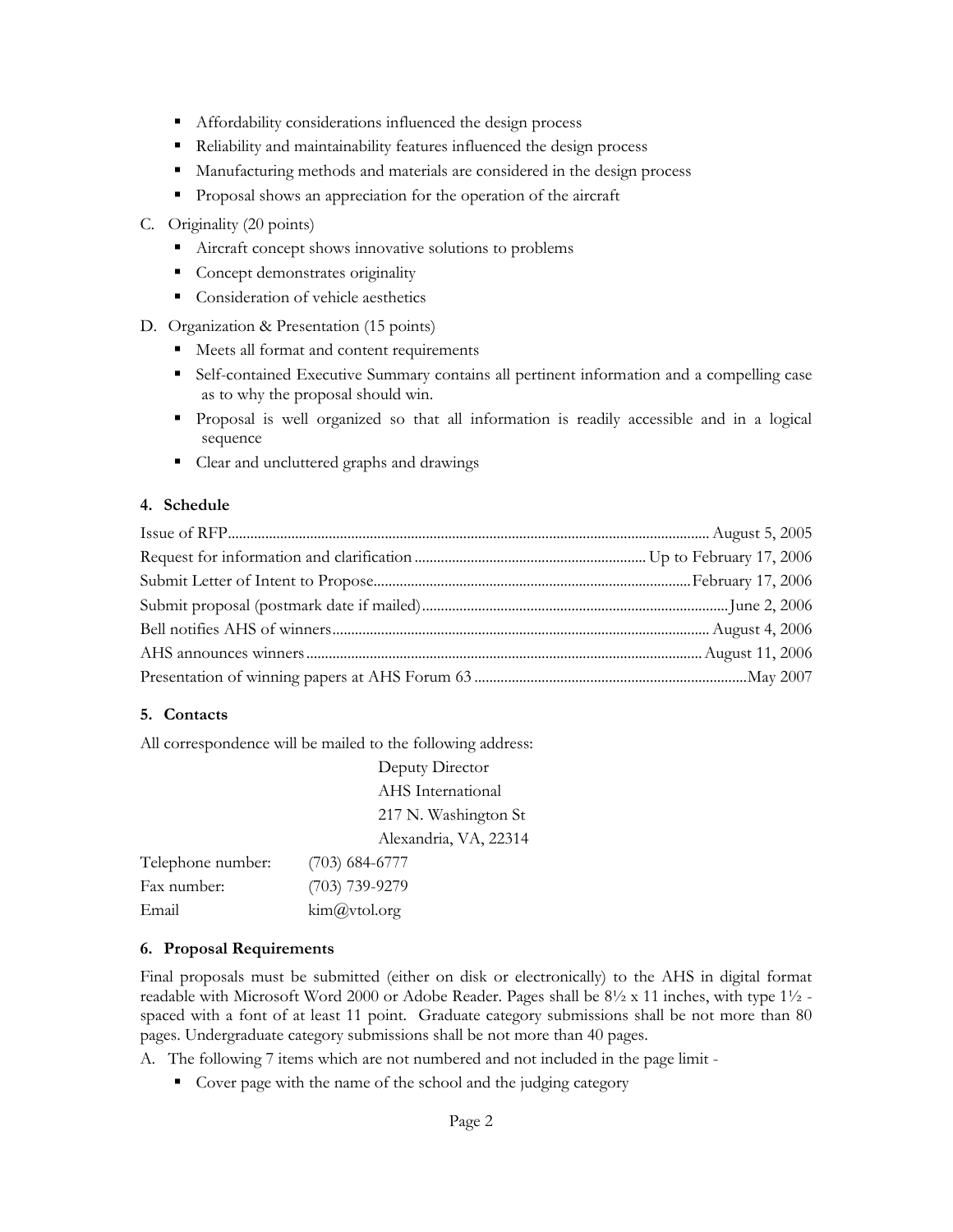- Page carrying the names, education level, and signatures of all members of the team
- Table of Contents
- List of Figures
- **List of Tables**
- List of Symbols and Abbreviations
- **Proposal Requirements Matrix**
- B. Table of Physical Data listing
	- Major dimensions
	- Gross weight, empty weight, and useful load
	- Fuel capacity
	- Engine TO (5 min) and MCP ratings
	- **Transmission ratings**
- C. MIL-STD-1374 Weight Statement
- D. Recurring Cost Breakdown
- E. Direct Operating Cost (DOC) Breakdown
- F. Performance Charts
	- HOGE altitude vs. gross weight
	- Payload vs. range
	- Altitude vs. maximum continuous speed
- G. Drawings –

As a minimum the proposal shall include the following:

- General Arrangement 1 or 2 pages (may be  $8\frac{1}{2}$  x 11 or 11x17) showing major dimensions
- Inboard Profile 1 page (may be  $8\frac{1}{2}$  x 11 or 11x17) showing the size and location of major aircraft features and systems
- **Engine Centerline Drawing 1 page cross-section through the engine centerline showing** major features
- $\blacksquare$  Drive System Schematic 1 page with gear ratios and shaft speeds
- H. A description of the process by which the configuration was selected, a description of the technical approach and the design features of the air vehicle and its major components, and an explanation of the analyses supporting the design data. Special attention will be paid to the proposed manufacturing processes.

The proposal should convey an understanding of the RFP requirements, the significance of the various design features of the air vehicle, and the trade studies and analyses used to select and design those features. The use of 'canned' analytical tools will require an accompanying discussion that illustrates an understanding of the underlying process. Consideration will be given for teamdeveloped tools. The process for establishment of air vehicle and powerplant design parameters beyond those explicitly stated in this document should be explained. It should describe the proposed technical approach to compliance with the requirements. Technical justification for the selection of materials and technologies is expected. The proposal shall identify and discuss critical technical problem areas in detail. Descriptions, design tools and processes, system analysis, sketches, drawings, and discussions of new techniques should be presented in sufficient detail to enable the engineering